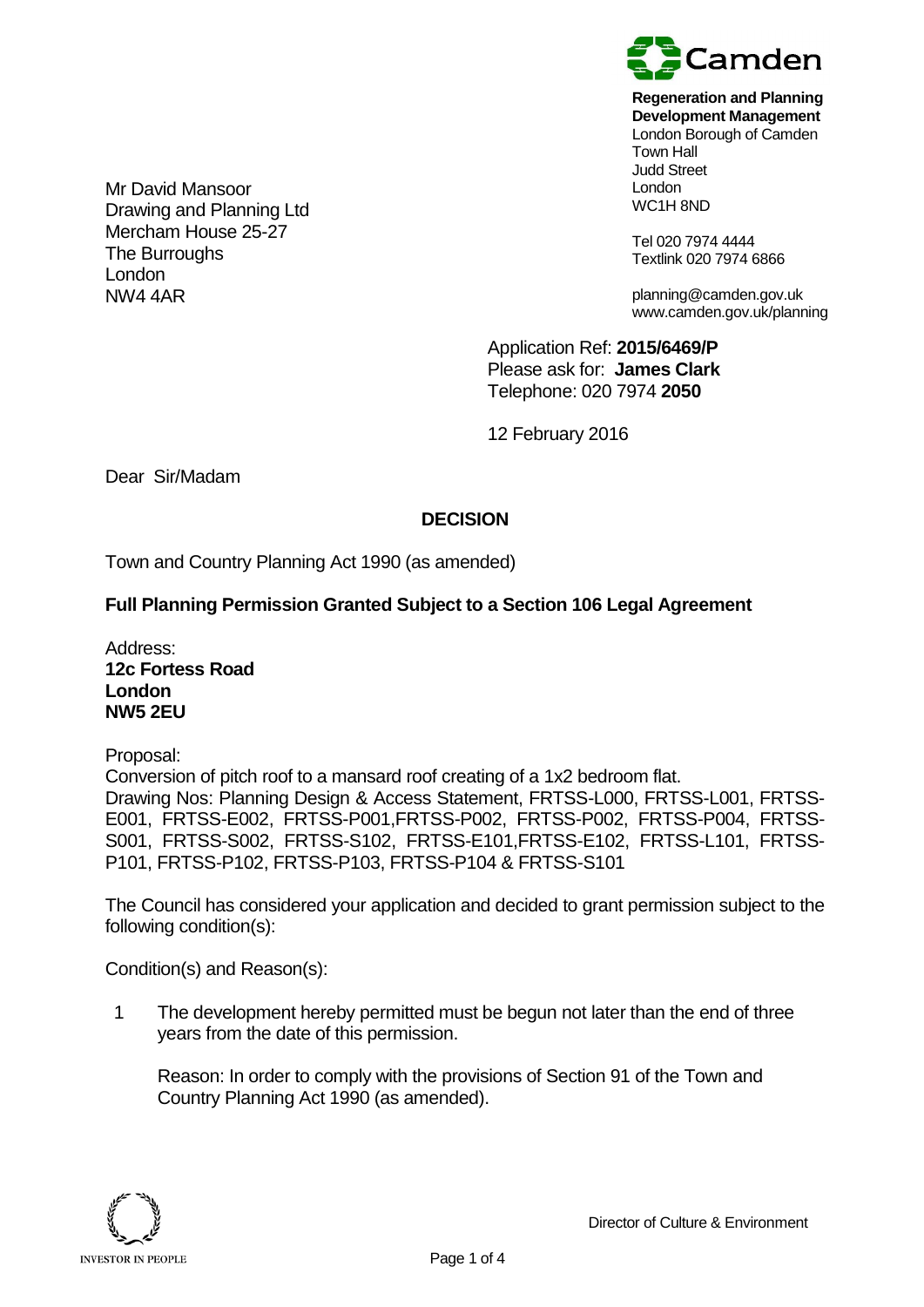2 All new external work shall be carried out in materials that resemble, as closely as possible, in colour and texture those of the existing building, unless otherwise specified in the approved application.

Reason: To safeguard the appearance of the premises and the character of the immediate area in accordance with the requirements of policy CS14 of the London Borough of Camden Local Development Framework Core Strategy and policy DP24 of the London Borough of Camden Local Development Framework Development Policies.

3 The development hereby permitted shall be carried out in accordance with the following approved plans Planning Design & Access Statement, FRTSS-L000, FRTSS-L001, FRTSS-E001, FRTSS-E002, FRTSS-P001,FRTSS-P002, FRTSS-P002, FRTSS-P004, FRTSS-S001, FRTSS-S002, FRTSS-S102, FRTSS-E101,FRTSS-E102, FRTSS-L101, FRTSS-P101, FRTSS-P102, FRTSS-P103, FRTSS-P104 & FRTSS-S101

## Reason:

For the avoidance of doubt and in the interest of proper planning.

## Informative(s):

1 Reason for granting permission

The proposal conversion of the pitch roof to a mansard and the creation of an independent 1x2 bedroom flat would be considered acceptable to Camden core strategy and development plan documents. Development plan Policy DP2 seeks to maximise the supply of homes and minimise their loss. Policy DP5 seeks to ensure that all residential development contributes to meeting the priorities set out in the dwelling size priorities table. Two bedroom dwellings are categorised as a very high on priority category list within the borough. And therefore the creation of a 1 x 2 bedroom dwelling would be welcomed and add to the range of the borough dwelling stock.

The site is located on a corner site fronting Fortess Road and Falklands Road and prominent within the street view. The surrounding buildings have a mix of roof types including a mansard roofs located on the opposite corner building at no 10 Fortess Road and above no 28-34 Fortess Road. The lack of any prevailing roof type and examples of mansard roofs in the immediate location provide a local context that is acceptable to the principle of the proposed mansard roof extension on the site. The size and form of the proposed mansard roof extension would reflect guidance in section 5.14 of the CPG1 and Development plan policy DP24.

The two bedroom flat would have an internal floors pace of approximately 61sqm meeting the minimum National internal space standards. The standard of residential accommodation in terms of the flat layout and room size are considered to be in accordance with guidance in CPG2 and Development policy DP26. The mansard roof is not considered to detrimentally impact privacy or overshadowing of neighbouring properties in accordance with guidance in CPG5 and Policy DP26. The proposed dwelling would comply with Part M of building regulations and water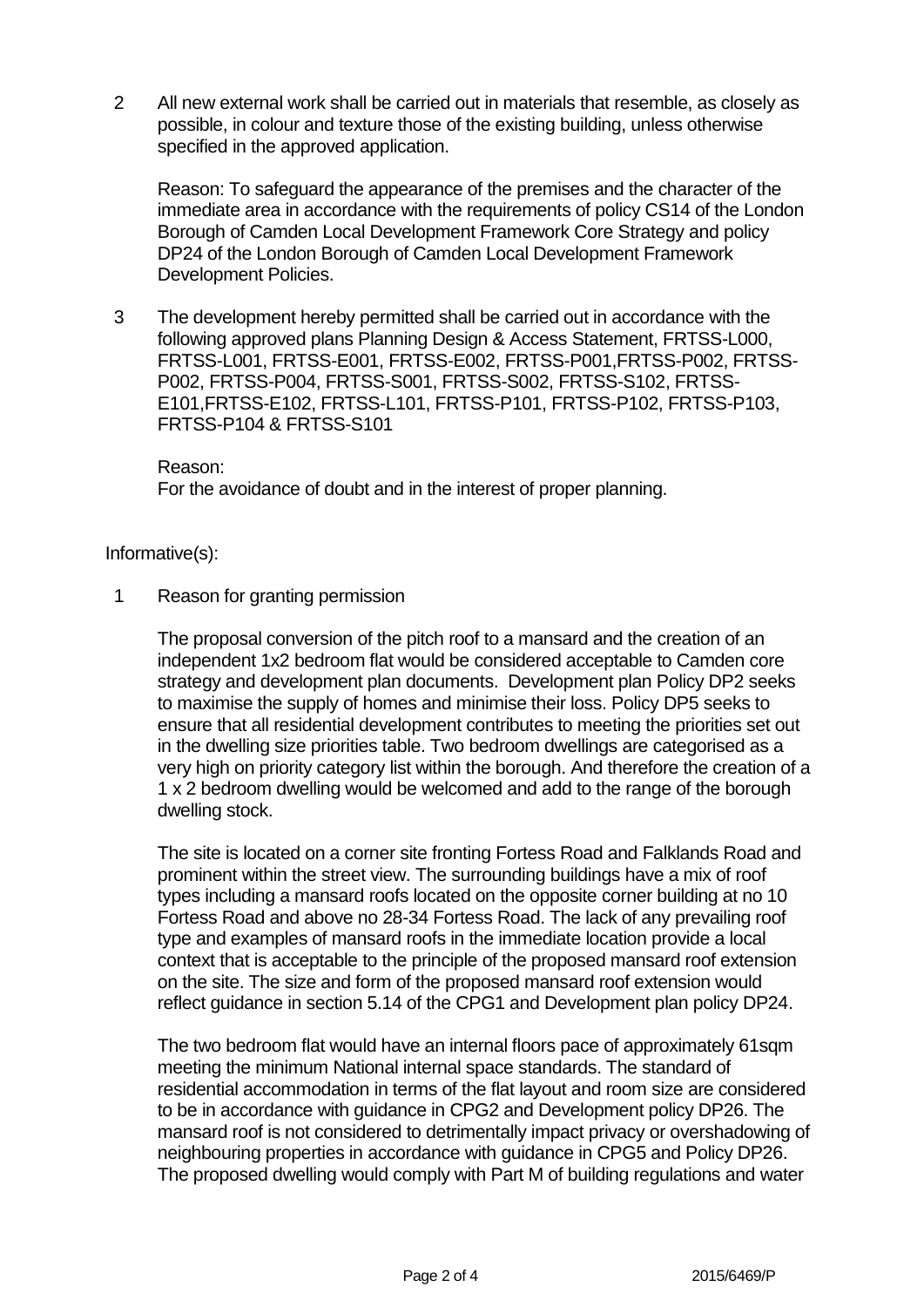efficiency standards.

No exterior amenity space is provided within the dwelling contrary to guidance in CPG5 and Development Plan policy DP26. However on balance the good standard of internal layout and the constraints of the site mean the lack of external amenity space is superseded by the high priority demand of two bedroom accommodation and the site constraints that would be unable to provide amenity space without harming the external appearance within the street scene.

The site has a Public Transport Accessibility level (PTAL) of 6a (second highest). Policy DP18 expects development to be car free in the central London Area, Town centres, and other area within Controlled Parking Zones that are easily accessible by Public transport (PTAL of 4 or above). The development of an independent dwelling meets the criteria for car free development and therefore the applicant is entering into a legal agreement under section 106 of the Town and Country Planning Act 1990 (as amended), to permanently remove the entitlement to a parking permit for the proposed 1 x 2 bedroom unit. The requirement for safe and accessible cycle storage is not considered to be practical on the site and therefore the cycle storage provision would not be required.

16 neighbouring properties have been consulted, and a site notice erected, no objections have been received at the time of writing. The site's planning history and relevant appeal decisions were taken into account when coming to this decision.

As such, the proposed development is in general accordance with policies CS1, CS5 and CS6 of the London Borough of Camden Local Development Framework Core Strategy, and policies DP2, DP5, DP18, DP19, DP24 and DP26 of the London Borough of Camden Local Development Framework Development Policies. The proposed development also accords with policies 7.4, 7.6 and 7.8 of the London Plan 2015; and paragraphs 14, 17, 56-66 and 125-141 of the National Planning Policy Framework.

- 2 Your proposals may be subject to control under the Building Regulations and/or the London Buildings Acts which cover aspects including fire and emergency escape, access and facilities for people with disabilities and sound insulation between dwellings. You are advised to consult the Council's Building Control Service, Camden Town Hall, Argyle Street WC1H 8EQ, (tel: 020-7974 6941).
- 3 Noise from demolition and construction works is subject to control under the Control of Pollution Act 1974. You must carry out any building works that can be heard at the boundary of the site only between 08.00 and 18.00 hours Monday to Friday and 08.00 to 13.00 on Saturday and not at all on Sundays and Public Holidays. You are advised to consult the Council's Compliance and Enforcement team [Regulatory Services], Camden Town Hall, Argyle Street, WC1H 8EQ (Tel. No. 020 7974 4444 or on the website http://www.camden.gov.uk/ccm/content/contacts/council-

contacts/environment/contact-the-environmental-health-team.en or seek prior approval under Section 61 of the Act if you anticipate any difficulty in carrying out construction other than within the hours stated above.

4 You are advised that this proposal will be liable for the Mayor of London's